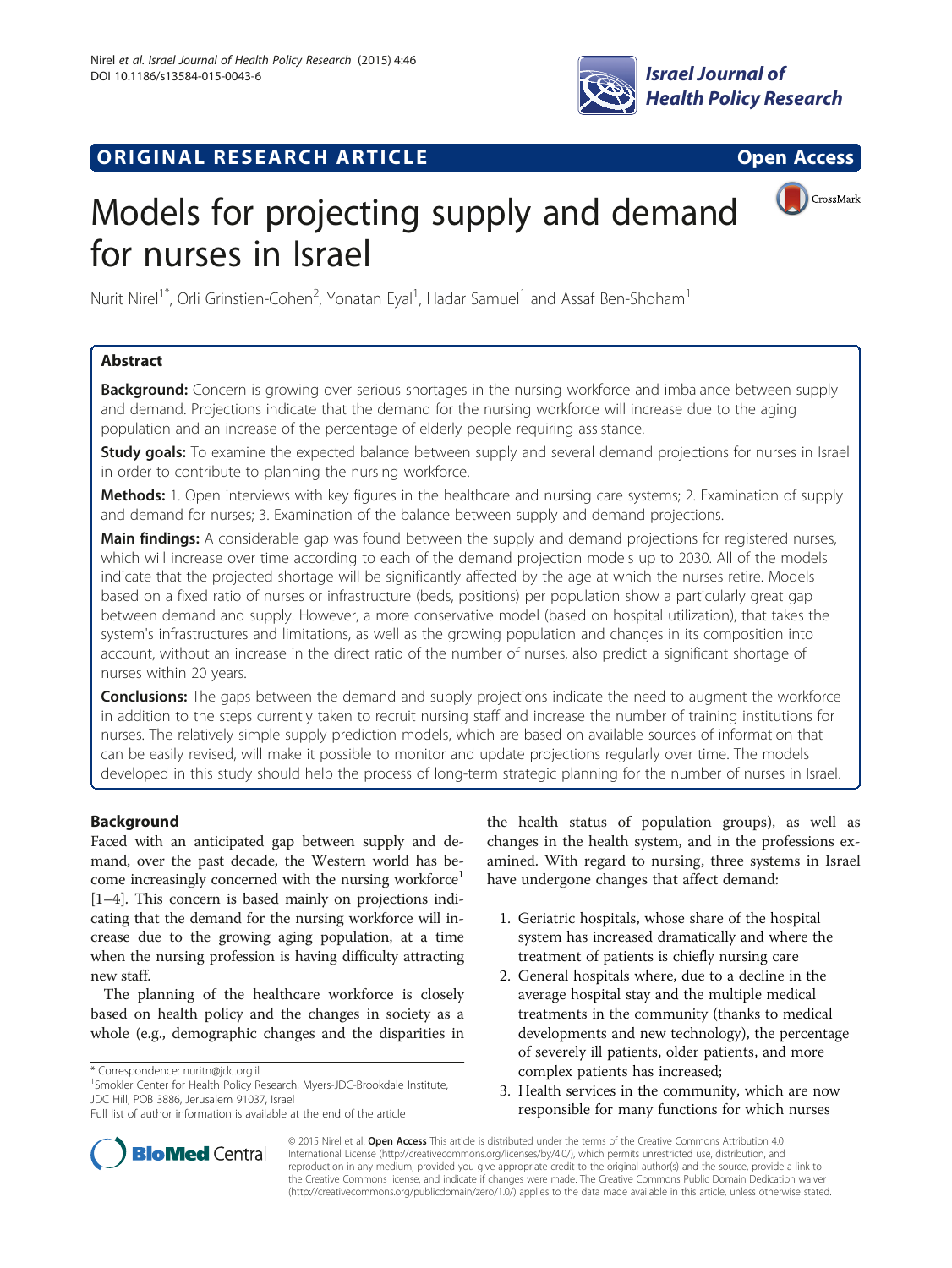have to be trained to work independently, particularly when treating older patients with chronic illnesses.

The above changes have implications for both the size and professional mix within the nursing workforce [\[6](#page-10-0)–[8\]](#page-10-0).

Accepted workforce planning models examine both the supply and demand for a given profession. "Supply" in terms of workforce planning indicates the size and characteristics of the available workforce at a given point in time [[9\]](#page-10-0). This is determined by the currently employed (active) workforce, new members likely to join the workforce by a certain time, and members likely to leave the workforce by a certain time due to retirement, a career change, death, or emigration [\[5](#page-10-0), [10](#page-10-0)–[12\]](#page-10-0).

The terms "demand for workforce" or "workforce requirement" apply to the workforce needed in order to provide health services at a specified level or the desired level. A literature survey of models used to examine the demand for workforce shows them to be on a continuum from basic simple models to more complex models. The professional workforce/population ratio is frequently used to assess the demand for the medical or nursing workforce [\[13\]](#page-10-0). Some studies examine the demand for workforce by looking at the actual labor market [[14\]](#page-10-0). Information on the labor market via surveys of employers may provide a good estimate of the shortage or surplus of professional staff and even show the reasons for a shortage [\[15\]](#page-11-0), mainly in the case of shortterm workforce planning. A different approach is setting targets for health service provision and expressing them in terms of the required workforce [[12\]](#page-10-0).

Yet another approach, based on utilization of the health services, attempts to assess the future demand according to current consumption characteristics ("profiles of consumption") for each age cohort and sex, based on the anticipated rates for each group in relation to the population [[16\]](#page-11-0). The point of departure for this approach is that the current volume and mix of medical services are a worthy point of departure. Inherent in this is the assumption that health needs, according to age and sex, remain constant and that it is possible to predict demographic characteristics of the population on the basis of current trends.

The approach based on the effective demand for health services is also used to identify the demand for medical or nursing workforce [[17](#page-11-0)]. Models based on this approach assume that the demand for nursing workforce hours are based on the demand for health services, patient behavior, prevalence of illness, and other inputs in the health services, such as the number of beds or hospitalizations. In this context, some define the demand for nurses as the number of nurses that employers are willing to employ taking account of financial considerations, the work

environment, the health services or changes in them, such as technological changes, demographic changes, and above all, the rapid increase in the percentage of elderly patients [\[5,](#page-10-0) [18](#page-11-0)]. Accordingly, the demand model used by the Health Resources and Services Administration in the United States combines data from databases with demand prediction equations. The model has two main components: 1. The data and equations for predicting the future demand for the health services; 2. The data and equations for predicting the future level of employment

of nurses. The model calculates the anticipated use of health services by combining national patterns of health service utilization with population projections by age and sex. The next stage of the model predicts the future level of employment of nurses, i.e., the number of full-time (or equivalent) nurses for each hospital day, as a function of the current level of employment and projects for future trend (affected, for example, by the average level of severity of patients). The combination of forecast utilization of the health services and the level of employment of nurses gives the projected demand for nurses by framework and year [\[5](#page-10-0)].

Future demand can also take account of expert opinion regarding the sources for the required workforce based on the health needs of the population [[17](#page-11-0), [19](#page-11-0)]. This approach considers the demand for nurses an epidemiological concept based on specific needs dependent on the age and sex of the population, which that are not dependent on current service utilization. This approach is based on three basic assumptions: 1. All health needs can and must be met; 2. Regarding costs, it is possible to identify and implement efficient methods in order to meet the needs; 3. The resources devoted to healthcare are implemented accordingly as needed.

The models based on the level of service use as well as those based on health needs require sophisticated inputs of information. They are feasible in countries where a large quantity of statistical data has been collected and is available, both at the level of service utilization and the great number of variables that affect the demand for health services. This may explain why until now no demand projections for the workforce have been made in Israel and workforce planning has been based on the supply projections [[8,](#page-10-0) [20](#page-11-0), [21](#page-11-0)].

In Israel, the demand for nursing staff in hospitals (where most of the nursing workforce is employed) is determined largely by the standard nursing staffing positions (nurses and auxiliary staff) per bed, which were fixed in the 1997 collective agreement between the public employers and the nurses' union. Presumably, population growth over time should lead to an increase in the number of beds and hence to the number of positions. However, it has been many years since hospital beds have been added to meet population growth. In the past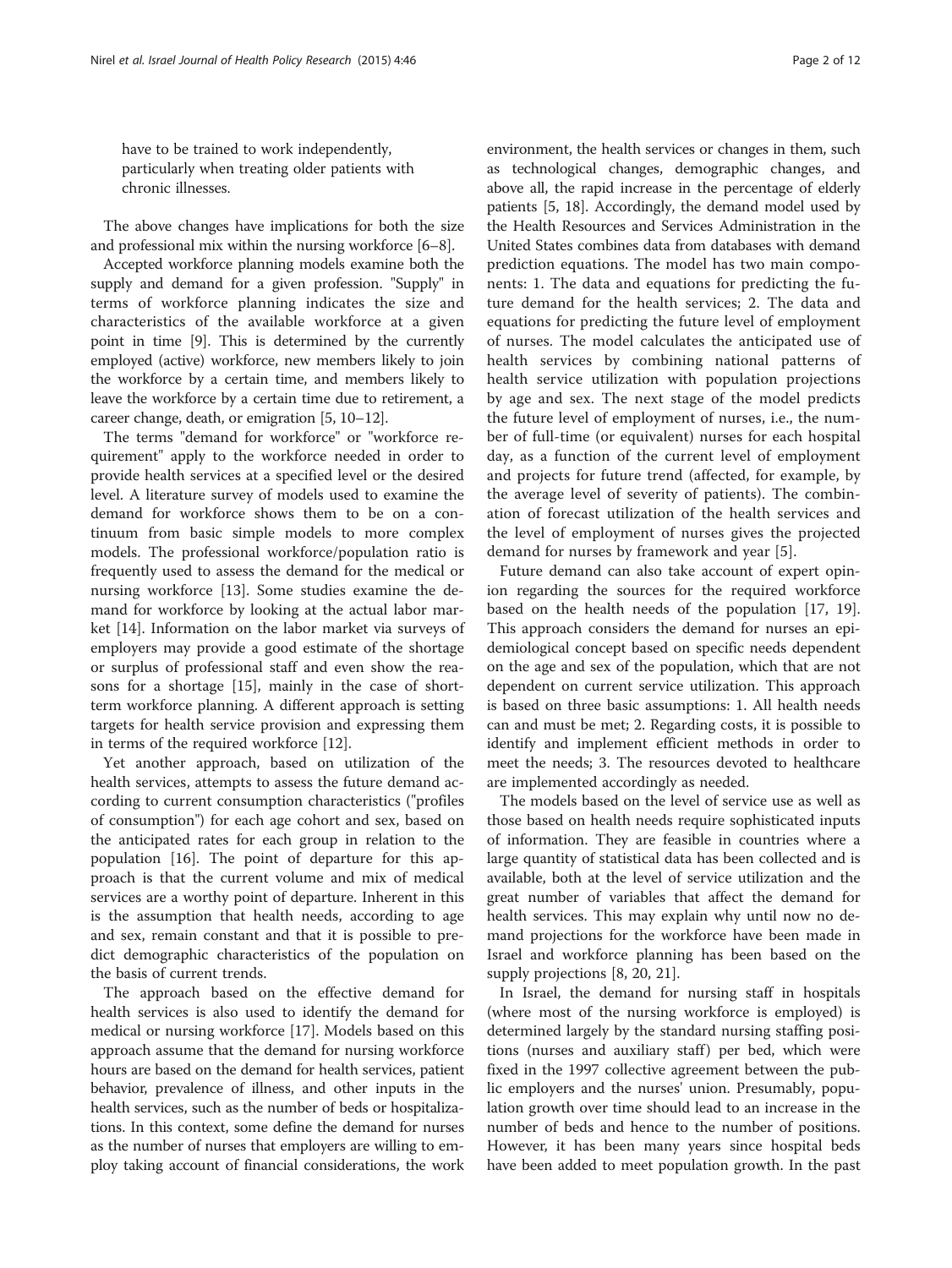twenty years, the number of beds in general hospitals has increased by about 21 %, while the population has grown by about 65 % [[22\]](#page-11-0). It should also be noted that since the 1990s, there has been almost no change in the fixed ratio of nursing positions per bed. For this reason, the current staffing positions do not reflect changes in complex morbidity of the patients nor in production functions (technology, medical and nursing professions).

This study sought to examine the demand projections for nurses, taking all the above facts into account. The study goals were to assess the anticipated projections for nurses, to examine the balance between the supply and demand projections, and to understand what this means for planning the nursing workforce in Israel.

#### Study method

#### 1. In-depth Interviews with Key Personnel in the Health System and Nursing Profession

In order to examine how the hospital and community workforce is determined, a series of in-depth interviews was conducted with key personnel in the health system and nursing profession, among them, the heads of nursing in hospitals and the health plans and senior administrators in the hospitals, health plans, Ministry of Health and the Civil Service Commission.

#### 2. Supply projections

The supply projections were based on a supply projection model (see below) described by Nirel et al. [\[21](#page-11-0)]. The model examined the projected supply of nurses at several points in time based on the current nursing workforce and the future sources for additional workforce versus the forecast numbers of nurses leaving of the profession (leaving the profession, retirement, death, or migration) at the same points in time (Fig. 1).

The supply projections are based on intervals of five years (base year, 2010) and on two scenarios: 1. Nurses remaining in the workforce until age 60; b. Nurses remaining in the workforce until age 65. Both scenarios are based on the following data:

- Existing workforce: The percentage of nurses working in the profession out of all registered nurses of working age, which is 89 % (Nirel et al. [[21](#page-11-0)]), divided by age.
- The projected annual rate of nurses entering the nursing workforce, divided into age cohorts, based on data from the Nursing Administration at the



Ministry of Health, and, based on the findings of the said study, the expected percentage of nurses temporarily leaving the workforce and returning to it every year, by age cohort.

 The projections for nurses leaving the workforce (including retirement): The data are based on the results of the survival analyses calculated according to the data in the said study, which presented the likelihood of survival (or quitting) the profession in a period, by age cohort; estimated rate of annual migration of nurses, which is 0.0076 in every age cohort according to data from the Nursing Administration at the Ministry of Health regarding the number of nurses requesting documentation in order to work abroad; calculation of mortality rates, by age group, based on the mortality rates per 1,000 capita for women according to data from the Central Bureau of Statistics (CBS).

#### 3. Demand projections for nursing workforce and nurses

The demand projections for nurses were based on three models: One model for total nurses in Israel and two for nurses in hospitals. The demand projections for nurses in the community were added to each of the latter two. The projections were made for 2015, 2020, 2025 and 2030. For the demand projections, we used the population in terms of standard capita according to the capitation formula used for allocating the National Health Insurance Law funds to the health plans. This formula gives differential weights according to age, gender and geographical residence (center or periphery) – variables that affect the consumption of health services.

- Model A: Demand projection for total nurses in Israel by the nurse-to-population ratio (per thousand standard capita): We examined the ratio of nurses per thousand standard capita in 2015, 2020, 2025 and 2030, based on a ratio of 4.8 employed nurses per thousand capita (the average ratio of nurses per thousand capita from 2009-2011).
- Model B: Demand projection for nurses in hospitals by a fixed ratio of number of beds per 1,000 standard population: The quantity of nursing staff in hospitals is determined according to the number of nursing positions per bed and differs according to the type of hospital bed. This standard was fixed for the total nursing workforce per bed, without distinction between nurses and auxiliary staff. The demand projections for the number of nursing positions in hospitals was "taken" from the projected number of total positions in the nursing workforce, based on a mix of nurses and auxiliary staff in the wards. The projections were calculated separately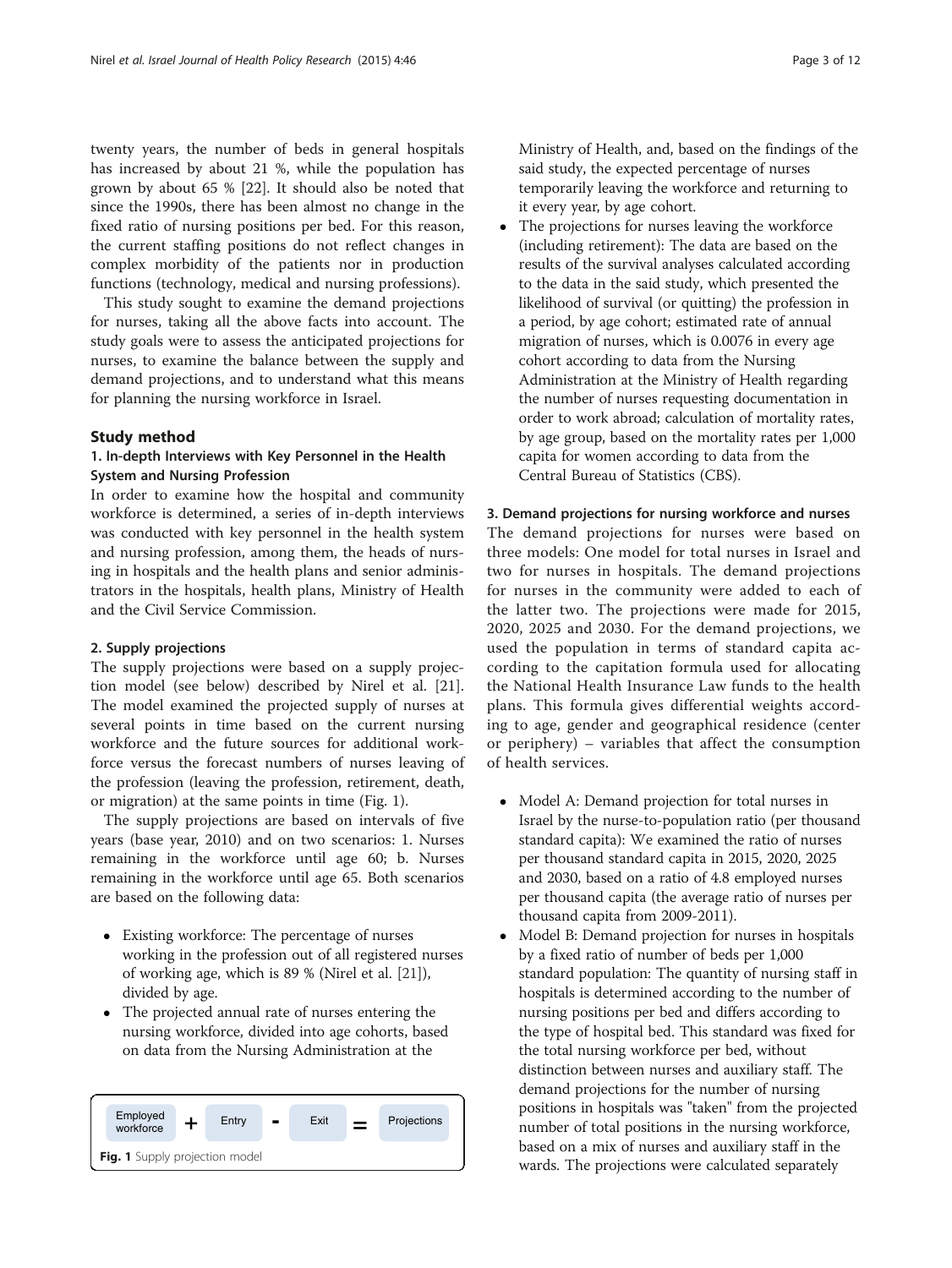according to the ratio of beds per thousand standard capita for each type of bed:

- o According to a scenario of 2.1 beds per population in general wards in general hospitals, based on Ministry of Health projections for general hospitalization [\[22\]](#page-11-0).
- o According to a ratio of 0.45 beds per population in psychiatric hospitals, based on an agreement between the Ministry of Finance and the Ministry of Health [[23](#page-11-0)].
- o Long-term hospitalization (geriatric and rehabilitation beds), according to the number of beds and estimated nursing workforce required to care for the future population of Israel, as determined by a special committee chaired by Prof. Jochanan Stessman (hereinafter, the Stessman Committee), appointed by the director general of the Ministry of Health for this purpose [\[24](#page-11-0)]. The following is the formula for calculating the demand for nurses according to this model (Fig. 2):

The projected number of beds for the group of beds with the same nursing workforce position coefficient per bed (code groups) was calculated by dividing it by the total number of hospital days. The size of the future population was calculated by CBS projections for each one of the years for which we made projections.

Some of the hospital nursing workforce positions is not directly connected to the number of hospital days or the number of approved beds. For example, the nursing workforce positions in outpatient units, the maternity wards, emergency room and dialysis units and is determined according to the number of service users (such as the number of visits or number of births) we added the calculation of the demand for nurses in these units to the calculation of the demand according to this model.

In order to calculate the demand projections for the total number of nurses in Israel, we added the demand projections for nurses in the community – in the health plan services and public health services – to this demand model (for calculation formula, see endnote 2).

 Model C: Demand projection for nurses in hospitals by utilization (projected number of hospital days). The demand projections by utilization were conducted in two stages:

Stage 1: Predicting the association between the size and composition of the population (number of standard population weighted using the capitation formula for groups by age, sex, and geographical area) and the number of hospital days by means of linear regression of data for the years 2001-2010. Altogether, regression analyses were conducted for 11 code groups (groups of departments with the same fixed ratio of nursing positions per bed). The dependent variable in each regression was the total number of annual hospital days in each of the departments included in the code groups in all the hospitals in Israel (general, psychiatric and longterm care) (Fig. [3\)](#page-4-0).

Stage 2: Nursing workforce projection by utilization. In this stage, we used the regression model to examine the association between the size and composition of the population – age, sex and geographic area (standard capita) – and the number of hospital days in the wards (the product of the first stage) to predict the number of hospital days in 2015, 2020, 2025 and 2030. According to the future number of hospital days, we calculated the number of beds by type of department for each of the years, and according to the ratio of nursing workforce to the number of beds, the demand for nursing workforce positions at the four points in time was estimated.

To this model, too, we added the demand projections for the outpatient departments and the demand projections for nurses in the community.

 Calculating the demand in terms of the number of nurses instead of in terms of numbers of filled positions: In order to convert the number of fulltime positions into the number of nurses required, we multiplied the demand for nursing positions by a conversion coefficient, which was calculated separately for hospitals and the community. The coefficient was calculated according to the average number of weekly hours per nurse, according to

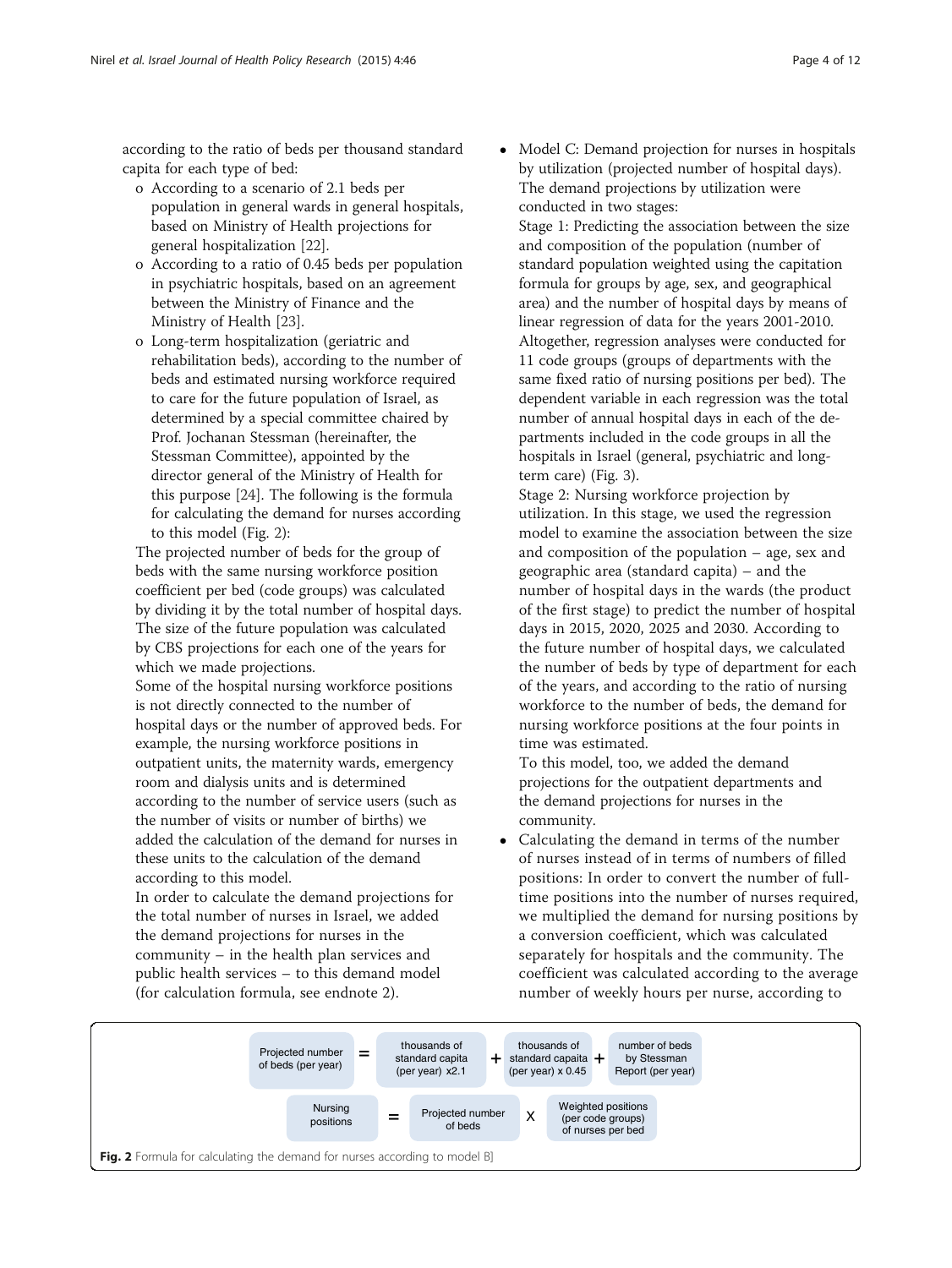<span id="page-4-0"></span>

| $\overline{\mathbf{v}}$<br>Number of | $A*X1$<br>Standard | $B*X2$<br>Age group $= X2$ | $C*X3$<br>Age group $= X3$ |
|--------------------------------------|--------------------|----------------------------|----------------------------|
| hospital<br>days per<br>year         | population= X1     | women 55+                  | men 55+                    |

distribution of the percentage of nurses by the number of hours in the study of Nirel et al. [[21](#page-11-0)].

hospital days

- The conversion coefficient for the hospitals was 1.156 nurses per position. For the community, it was 1.32 per position.
- Creating a common basis for the supply of nurses in the base year: The demand models are based on data of employment of nurses in hospitals and in the community, and come from different sources. Furthermore, the labor market for nurses includes branches of the economy or places of work for which the data were not available and were not included in the demand projections. Examples include nurses working in industry, in institutions belonging to the Ministry of Social Affairs and Services, and in drug rehabilitation centers in the community. In order to create a common basis for the demand of nurses in the base year, it was decided to treat the supply of employed nurses during that year as the demand for nurses in each of the models, and add the difference in the number of nurses between the projected demand and supply (2.5 % in 2010) in each of the projected points in time.

#### 4. Examining the balance between the projected supply and demand for nurses

The balance between the projected supply and demand was examined at intervals of 5 years: 2015, 2020, 2025 and 2030 according to two scenarios: 1. Nurses remaining in the workforce until age 60; 2. Nursing remaining until age 65.

#### Results

## Supply projections for nurses in the workforce

The data on nurses joining the workforce were obtained from the Nursing Administration at the Ministry of Health [\[25](#page-11-0)], according to which there were 57,609 registered nurses in Israel at the end of 2010. Of these, 41,495 were aged up to 60; 46,740 were aged up to 65. According to Nirel et al. [[21\]](#page-11-0), 89 % of the registered nurses in Israel are working in their profession. It can therefore be assumed that in the base year (2010), there were 36,930 nurses working in the profession (scenario up to age 60) or 41,600 (scenario to age 65).

Efforts have been made for several years to increase the trained nursing workforce. These efforts include a considerable increase in the number of students on academic training tracks in nursing school, the introduction of programs for academic retraining for registered nursing (about 500 recruits per year), and the devising of a 2.5-year nursing training program offering a nursing diploma [\[25\]](#page-11-0). Accordingly, some 1,200 nurses from all these qualification programs (academic and diploma) can be expected to enter the workforce each year from 2010 to 2014. Subsequently, we can expect approximately 1,800 licensed nurses to enter the workforce every year.

Table [1](#page-5-0) presents the supply projections for registered nurses in 2015, based on age cohort. As shown, the number of nurses (up to age 65) working in the nursing profession, which totaled 41,601 in 2010, is expected to decline to 39,700 in 2015 – a decline of 4.5 % at the end of 5 years. Likewise, we have predicted the supply of nurses at intervals of 5 years – 2020, 2025, and 2030 – for nurses remaining in work until 65 and for nurses remaining in work until 60.

Table [2](#page-5-0) presents the supply projections for nurses remaining in the workforce until age 65, by dates. It shows an increase in the total projected supply of nurses in the workforce from 41,600 nurses working in the profession in 2010 to 43,680 nurses working in the profession 20 years later (in 2030) – an increase of 5 % by the end of that time. The supply projections for nurses in the workforce until 60 indicates an increase from 36,930 in the base year to 38,960 nurses in 2030, an increase of altogether 5 %.

#### Demand projections for nurses in the workforce

Table [3](#page-6-0) presents an integrated summary of the demand projections (hospitals –inpatient and outpatient departments – and the community) for nurses in each of the following years: 2015, 2020, 2025 and 2030. It also presents a model for the demand projections according to the ratio of nurses in the total population for the same years. The table shows that all the models anticipate a significant increase in the demand for nurses within 20 years. The demand projections for each of the models are as follows:

- Demand projections for Model A ratio of nurses to the population (4.8 nurses per 1,000 standard capita): It is expected that in 2030, there will be a demand for 53,150 nurses
- Demand projections for Model B ratio of beds per thousand capita: Based on the scenario of 2.1 general hospital beds and 0.45 psychiatric beds per thousand standard capita, plus long-term beds based on the Stessman Committee report, it is expected that in 2030 the demand for nurses will be 31,246 in general hospital wards, 13,193 in outpatient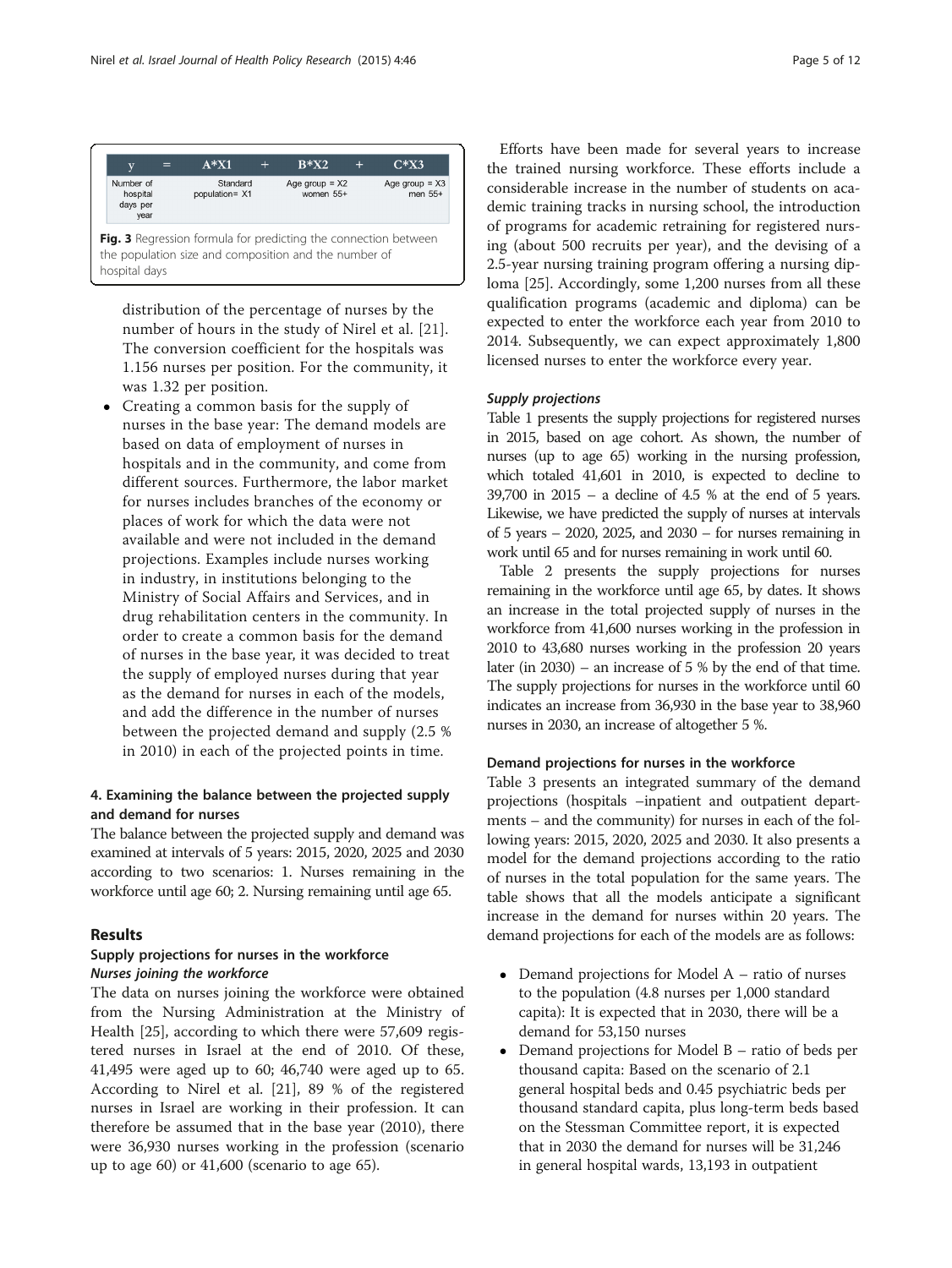| Age group | Distribution<br>2010 <sup>a</sup> | After<br>5 years <sup>b</sup> | Licensed nurses<br>joining during<br>5 years <sup>c</sup> | Retirement and exit<br>from workforce<br>during 5 years <sup>d</sup> | Emigration during<br>5 years <sup>e</sup> | Death during<br>5 years <sup>t</sup> | Returning to<br>workforce during<br>5 years <sup>9</sup> | Supply projection<br>end of 2015 <sup>h</sup> |
|-----------|-----------------------------------|-------------------------------|-----------------------------------------------------------|----------------------------------------------------------------------|-------------------------------------------|--------------------------------------|----------------------------------------------------------|-----------------------------------------------|
| Total     | 41,601                            | 36,930                        | 6,000                                                     | 1,437                                                                | 1,581                                     | 350                                  | 138                                                      | 39,701                                        |
| 24-29     | 4,502                             |                               | 3,872                                                     | 450                                                                  | 171                                       | 5                                    | 38                                                       | 3,285                                         |
| 30-34     | 5,639                             | 4,502                         | 573                                                       | 451                                                                  | 214                                       | 8                                    | 50                                                       | 4,450                                         |
| 35-39     | 5,639                             | 5,639                         | 573                                                       | 169                                                                  | 214                                       | 14                                   | 25                                                       | 5,839                                         |
| $40 - 44$ | 5,639                             | 5,639                         | 573                                                       | 56                                                                   | 214                                       | 23                                   | 7                                                        | 5,926                                         |
| 45-49     | 5,420                             | 5,639                         | 409                                                       | 163                                                                  | 206                                       | 35                                   | 12                                                       | 5,656                                         |
| 50-54     | 5,420                             | 5,420                         |                                                           | 54                                                                   | 206                                       | 57                                   | 3                                                        | 5,106                                         |
| 55-59     | 4,671                             | 5,420                         |                                                           | 47                                                                   | 178                                       | 82                                   | 2                                                        | 5,116                                         |
| 60-65     | 4,671                             | 4,671                         |                                                           | 47                                                                   | 178                                       | 126                                  | 2                                                        | 4,323                                         |

<span id="page-5-0"></span>

| Table 1 Nurse supply projections for 2015, by age group |  |  |  |  |  |  |
|---------------------------------------------------------|--|--|--|--|--|--|
|---------------------------------------------------------|--|--|--|--|--|--|

<sup>a</sup>The number of employed nurses up to age 65 at the end of 2010. A survey conducted in 2008 [[21\]](#page-11-0) found that 89 % of the nurses registered at the Ministry of Health were working in the profession. Accordingly, the calculation is based on 89 % of the number of registered nurses.

<sup>b</sup>The distribution of nurses employed by age group after 5 years (each group was moved in full to the following age group)

c Distribution of the expected entry of licensed nurses by age group based on Ministry of Health data on the average number of new nurses per year between 2010 and 2014, divided into age groups (1,200 new nurses per year)

<sup>d</sup>The calculation for the exit rate (retirement, stopping work as registered nurse) was based on the outcomes of the survival analyses by age, which was conducted in a study on the supply of nurses. The figures were calculated as the product of the rate of those leaving times the number of nurses who were in the age group at the start of the period.

<sup>e</sup>The emigration rate of 0.0076 in each of the age groups was multiplied by 5 in order to reflect emigration over 5 years.

f The product of the mortality rate per thousand capita (women) in the age group (CBS data) times the number of nurses in that group multiplied by 5 years and divided by 1,000.

<sup>9</sup>The percentage of nurses likely to return to the profession after a temporary exit from work as registered nurses in every age group multiplied by the number of nurses in each age group who left in the course of 5 years.

<sup>h</sup>The total number of nurses at the end of the period, the number of new nurses and the number of those likely to return to work (columns 3, 4, and 7

respectively) less the total of the columns representing exit from the work force – quitting, emigration and death (5, 6, and 7, respectively).

hospital units, and 8,948 in the community. With an additional 2.5 % for nurses working in places not included in the model, the demand for nurses will be 54,722.

 Demand projections for Model C – based on utilization (number of projected hospital days): In 2030, the demand for nurses in inpatient departments in hospitals is expected to be 26,778; 12,775 in outpatients and 8,948 in the community. With an additional 2.5 for nurses working in places not included in the model, the demand for nurses will be 49,714.

The table shows that the total demand for nurses in 2030, based on the projection model by utilization is lower than the projections using the models based on the ratio of nurses per capita and the ratio of beds to the population.

The difference can be explained by the fact that the ratio models assume an increase in the demand for nurses commensurate with the increase in the population, while taking account of the change in the composition of the population (utilization of standard population). In contrast, the demand model based on utilization used a series of linear regression analyses to examine the association between utilization (hospital days) and the

| Base year                                         | 2010   | 2015   | 2020   | 2025   |
|---------------------------------------------------|--------|--------|--------|--------|
| Total nurses employed in base year                | 41,601 | 39,701 | 41,410 | 42,436 |
| After 5 years (with no new recruits)              | 36,930 | 35,378 | 36,616 | 38,020 |
| Licensed nurses joining during 5 years            | 6,000  | 9,000  | 9,000  | 9,000  |
| Retirement and exit from workforce during 5 years | 1,437  | 1,234  | 1,377  | 1,512  |
| Emigration during 5 years                         | 1,581  | 1,509  | 1,574  | 1,613  |
| Death during 5 years                              | 350    | 345    | 358    | 358    |
| Returning to workforce during 5 years             | 138    | 119    | 128    | 142    |
| Period end year                                   | 2015   | 2020   | 2025   | 2030   |
| Nurse supply projects at end of period            | 39.701 | 41,410 | 42.436 | 43.680 |

Table 2 Nurse supply projections to age 65, in five-year periods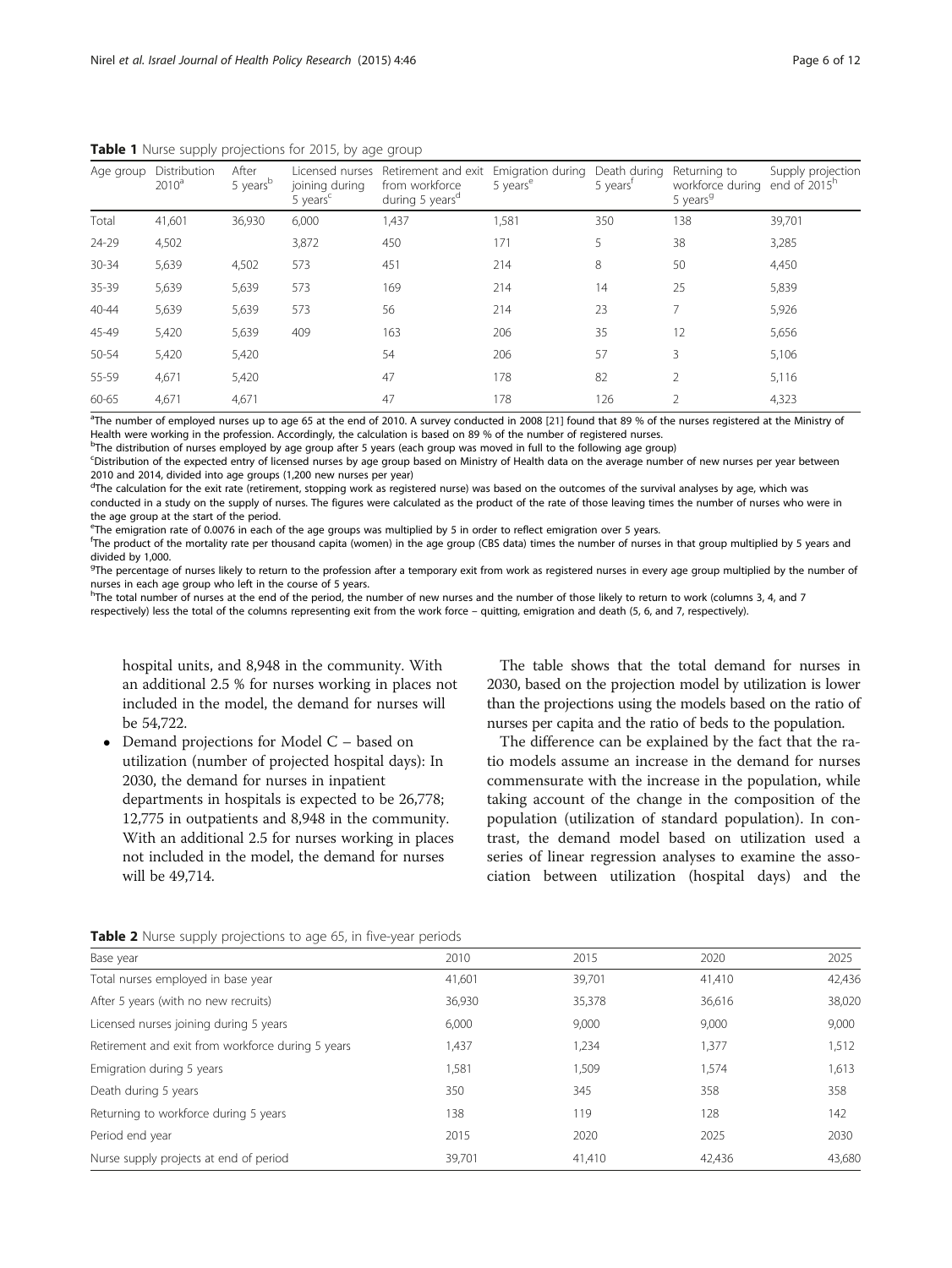(3) Utilization (hospital days)

|                                                   | 2015                                                            |                                                              |                                          | 2020                                                          |                                                            |                                          | 2025                                                            |                                                            |                                          | 2030                                                            |                                                            |                                   |
|---------------------------------------------------|-----------------------------------------------------------------|--------------------------------------------------------------|------------------------------------------|---------------------------------------------------------------|------------------------------------------------------------|------------------------------------------|-----------------------------------------------------------------|------------------------------------------------------------|------------------------------------------|-----------------------------------------------------------------|------------------------------------------------------------|-----------------------------------|
| Demand<br>projections<br>for registered<br>nurses | $(1)$ Ratio of 4.8<br>nurses per<br>thousand<br>standard capita | $(2)$ Ratio of<br>beds per<br>thousand<br>standard<br>capita | (3)<br>Utilization<br>(hospital<br>days) | (1) Ratio of 4.8<br>nurses per<br>thousand<br>standard capita | (2) Ratio of<br>beds per<br>thousand<br>standard<br>capita | (3)<br>Utilization<br>(hospital<br>days) | $(1)$ Ratio of 4.8<br>nurses per<br>thousand<br>standard capita | (2) Ratio of<br>beds per<br>thousand<br>standard<br>capita | (3)<br>Utilization<br>(hospital<br>days) | $(1)$ Ratio of 4.8<br>nurses per<br>thousand<br>standard capita | (2) Ratio of<br>beds per<br>thousand<br>standard<br>capita | (3)<br>Utiliza<br>(hospi<br>days) |
| "Calibrated"<br>demand                            | 40,090                                                          | 40,331                                                       | 39,366                                   | 44,045                                                        | 43,950                                                     | 42,886                                   | 50,069                                                          | 50,231                                                     | 47,672                                   | 53,150                                                          | 54,722                                                     | 49,714                            |
| Total demand                                      |                                                                 | 39,347                                                       | 38,406                                   |                                                               | 42.878                                                     | 41,840                                   |                                                                 | 49,006                                                     | 46,509                                   |                                                                 | 53,387                                                     | 48,501                            |
| Demand in                                         |                                                                 | 22.539                                                       | 21.463                                   |                                                               | 24.459                                                     | 23,300                                   |                                                                 | 28.417                                                     | 25.937                                   |                                                                 | 31.246                                                     | 26,778                            |

#### <span id="page-6-0"></span>Table 3 Nurse demand projections, by demand models (selected scenarios)

hospital inpatients

Demand in outpatients

Demand in community

"Calibrated" demand for nurses working in places not included in the models (additional 2.5 % at each point in time)

(1) Demand projection based on ratio of 4.8 nurses per thousand standard capita, according to the average ratio of registered nurses employed in the population from 2009-2011

(2) Demand projection based on the model of a fixed ratio of hospital beds per thousand standard capita in the population for the inpatient departments (2.1 beds in general hospitals, 0.45 in psychiatric hospitals per thousand standard capita in addition to long-term nursing beds, per Stessman committee), demand projections for outpatient departments and demand projections for registered nurses in the community (3) Demand projection consists of the demand projection based on the model of utilization of the health system (hospital days) for inpatient departments, the demand projection for outpatient departments, and the demand for registered nurses in the community

9,545 9,680 10,651 10,772 12,115 12,098 13,193 12,775

7,263 7,263 7,768 7,768 8,474 8,474 8,948 8,948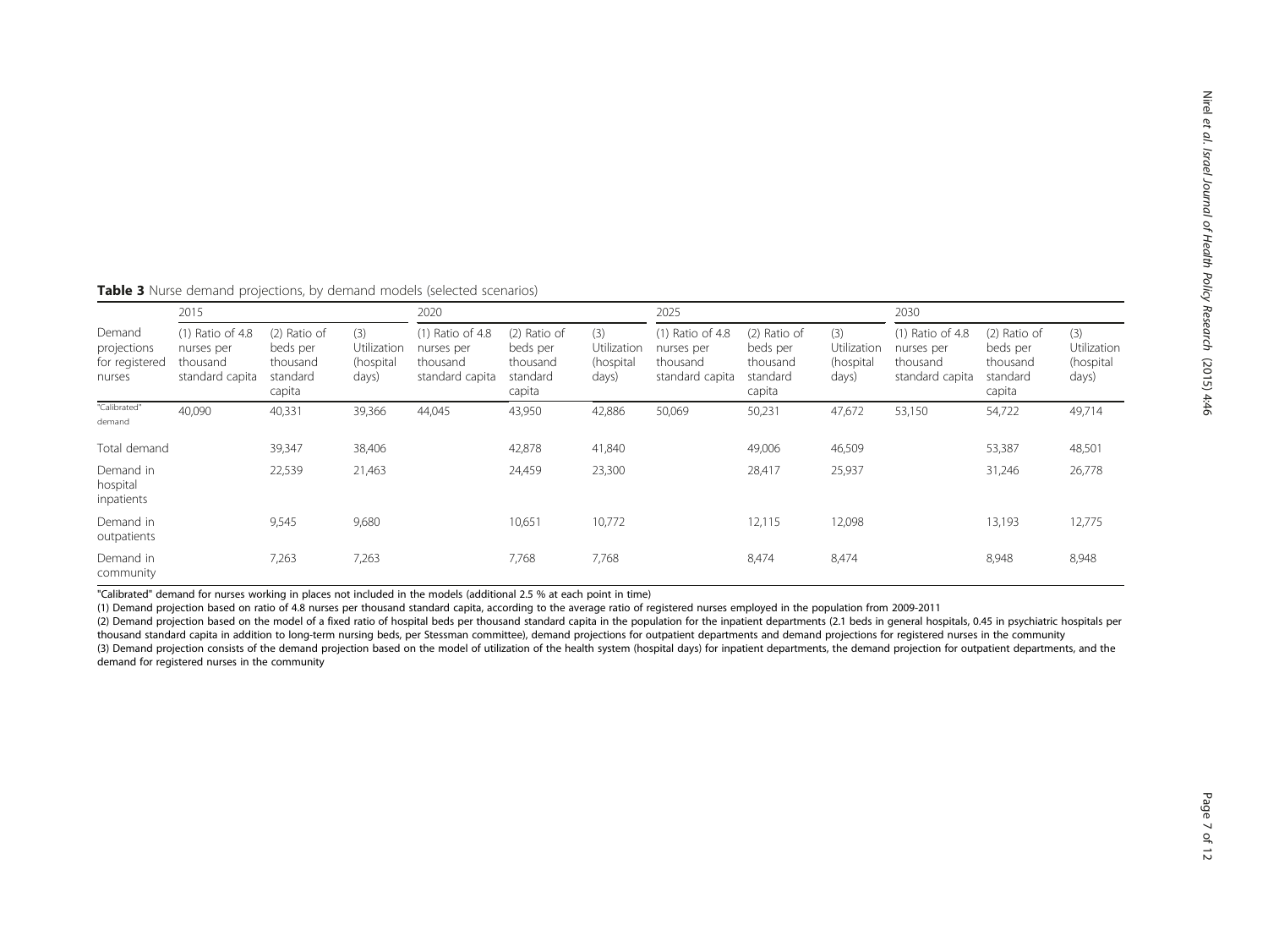population increase and the changes in its composition between 2001 and 2010 and applied this association to the future. This model takes account of the limitations of the system and its infrastructures and the system's adjustment to the growing population and changes in its composition without an increase in the direct ratio of the number of nurses.

#### Balance between demand projections and supply projections

When the balance between supply and demand projections was examined using the scenario where nurses are employed until age 60, the three models anticipated that there would already be a shortage of nurses in the shortterm (2015). In the scenario where nurses remain in the workforce until age 65, two of the models show an anticipated balance between supply and demand or a moderate shortage of nurses in the short-term. However, all three models anticipate a considerable shortage in the long-term (2030). The extent of the shortage varies from one model to the next, but all three indicate that the anticipated shortage will be significantly affected by the age at which the nurses retire (see Figs. 4 and [5](#page-8-0)).

For example, an examination based on a fixed ratio of 4.8 nurses per thousand standard capita (Model A) reveals that already in 2015 there is expected to be a shortage of 4,700 nurses. The gap between supply and demand is expected to continue to grow and reach 14,190 in 2030. If the calculation is based on nurses remaining in the workforce until age 65, the gap will be smaller – a shortage of some 9,500 nurses in 2030.

When basing the calculation on a fixed ratio of hospital beds per thousand standard capita (Model B) with nurses retiring at age 60, we find that already in 2015 we can expect a shortage of some 4,850 nurses. The shortage is expected to increase until 2030, when there will be a shortage 15,760 nurses. If nurses remain in the workforce until 65, there will be a shortage of 630 nurses in the short-term (2015), which is expected to increase to 11,040 in the long-term (2030).

If the calculation is based on utilization (Model C), in 2015, we can expect a shortage of 4,000 nurses, if they retire at age 60. In 2030, the shortage will increase to 10,750. If nurses remain in the workforce until 65, we do not anticipate a shortage in 2015, but in 2030, there will be a shortage of some 6,000 nurses.

The study findings indicate that if nurses work until age 60, the annual percentage increase in the number required to cover the anticipated gap between supply and demand ranges from 2.3 % to 3 %, depending on the demand projection model. Similarly, if they work until age 65, the increase required will range from 1.5 % to 2.2 % annual, depending on the demand projection model.

#### **Discussion**

The study examined three simple models that can be used by policymakers for demand projections for nurses. The advantage of first of them, which bases the demand projections on the ratio of nurses to thousand standard capita, is that, by using standard capita (by age, sex, and geographic area), it takes account of the change in the composition of the population.

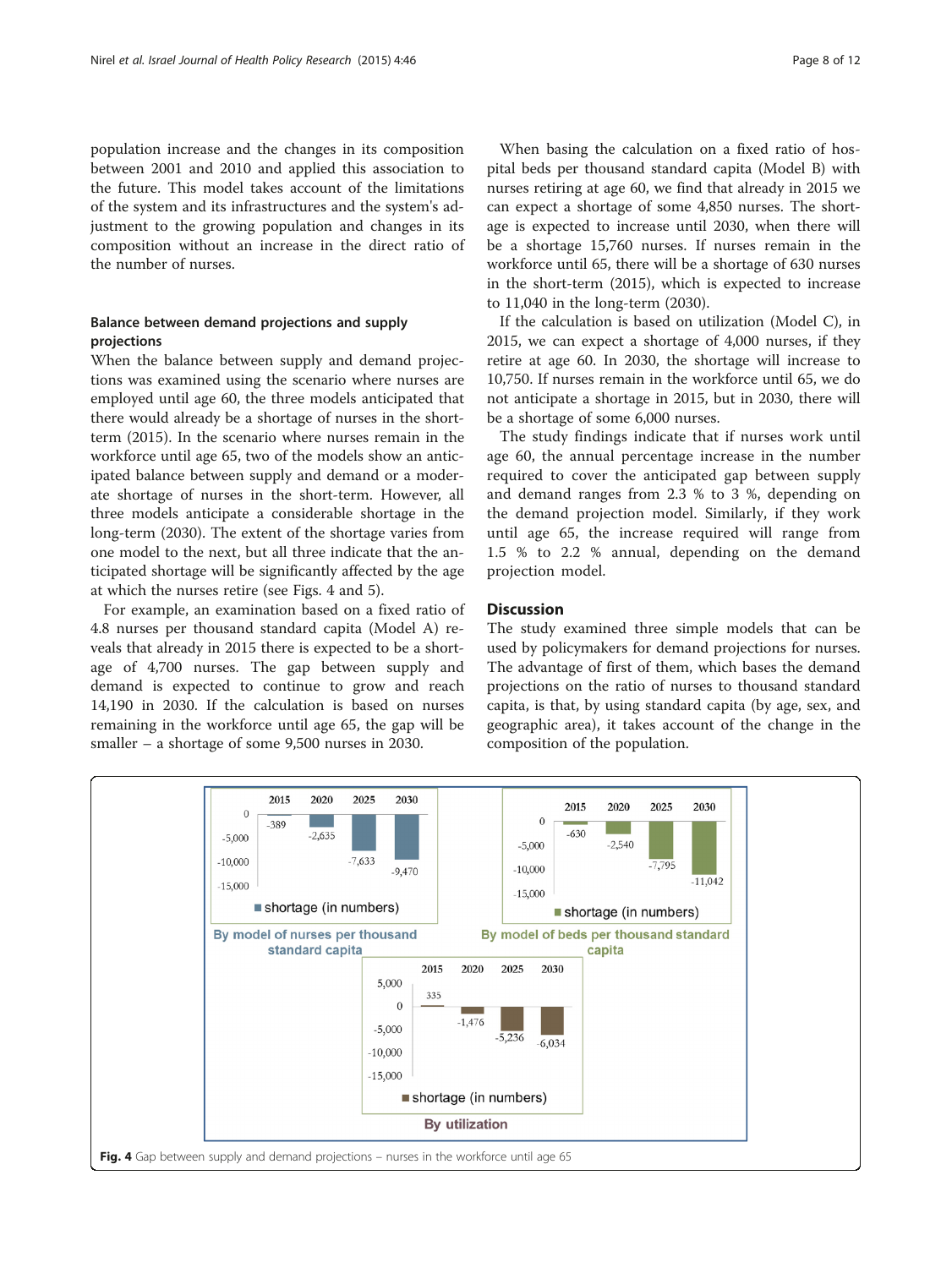<span id="page-8-0"></span>

The next two models also take account of population growth and the expected change in its demographic composition, but they also match them to the structure of the country's health system and the size of its infrastructures. The advantage of these models, particularly the one based on utilization, is that the projected demands do indeed reflect the increase in the workforce required to provide health services in the existing system. However, it must not be forgotten that these models are largely conservative. For example, despite the advantages of the model based on utilization, it is essentially based on the assumption that the system itself and the rules of the game will not change. Consequently, the projections are accurate only for a given situation (to a large extent this is also true for the model based on the ratio of beds per thousand capita). There might be changes that will affect these demand projections, e.g., a large increase in the number of hospital beds, a substantial increase in the training courses for nurses and recruitment of additional members of the workforce, new technology that will affect the essence of the nurses' work, changes in the standard ratio of nurses per bed in accordance with changes in the composition of patients in hospital departments, or the adoption of practical steps to substantially broaden the role of nurses in the community – and even a significant increase in the number of nurses required in the community. These or other possible changes in the health system would need to be entered into the demand projection equation to meet the new reality.

The literature on demand projections for the nursing workforce discusses the implications of other variables that were not included in the projection equations in the study, and that could affect the demand for nurses. The first of these is new medical technology, which increases the number of treatable medical conditions and could evidently significantly affect the role of nurses in the future [[26, 27\]](#page-11-0). Although some claim that medical information technology will respond to the shortage of nurses by reducing the size of the workforce [\[28](#page-11-0)], we now know that not every technology reduces workload [[29\]](#page-11-0) and some may even create a greater demand for nursing staff than exists at present. The literature does assume there to be a direct connection between new technology, managed care, quality of care, and cost of care, but only few studies have examined this.

Another variable that could affect the demand for nurses is patient complexity. Nursing care involves caring for patients who suffer from a broad range of conditions, some of which may be life threatening. In the past twenty years, there has been an increase in the rate of chronic patients: Most patients age 65+ suffer from several chronic illnesses. Consequently, hospitalized patients of that age have more complex and severe conditions [\[30\]](#page-11-0). They need a high level of quality care that focuses on correct management of chronic illnesses and prevention of disability [\[31](#page-11-0)], creating a heavy workload for the nursing staff [\[32](#page-11-0)]. Despite this, it was found to be very difficult to quantify the complexity of care for such patients and to recommend the number of nurses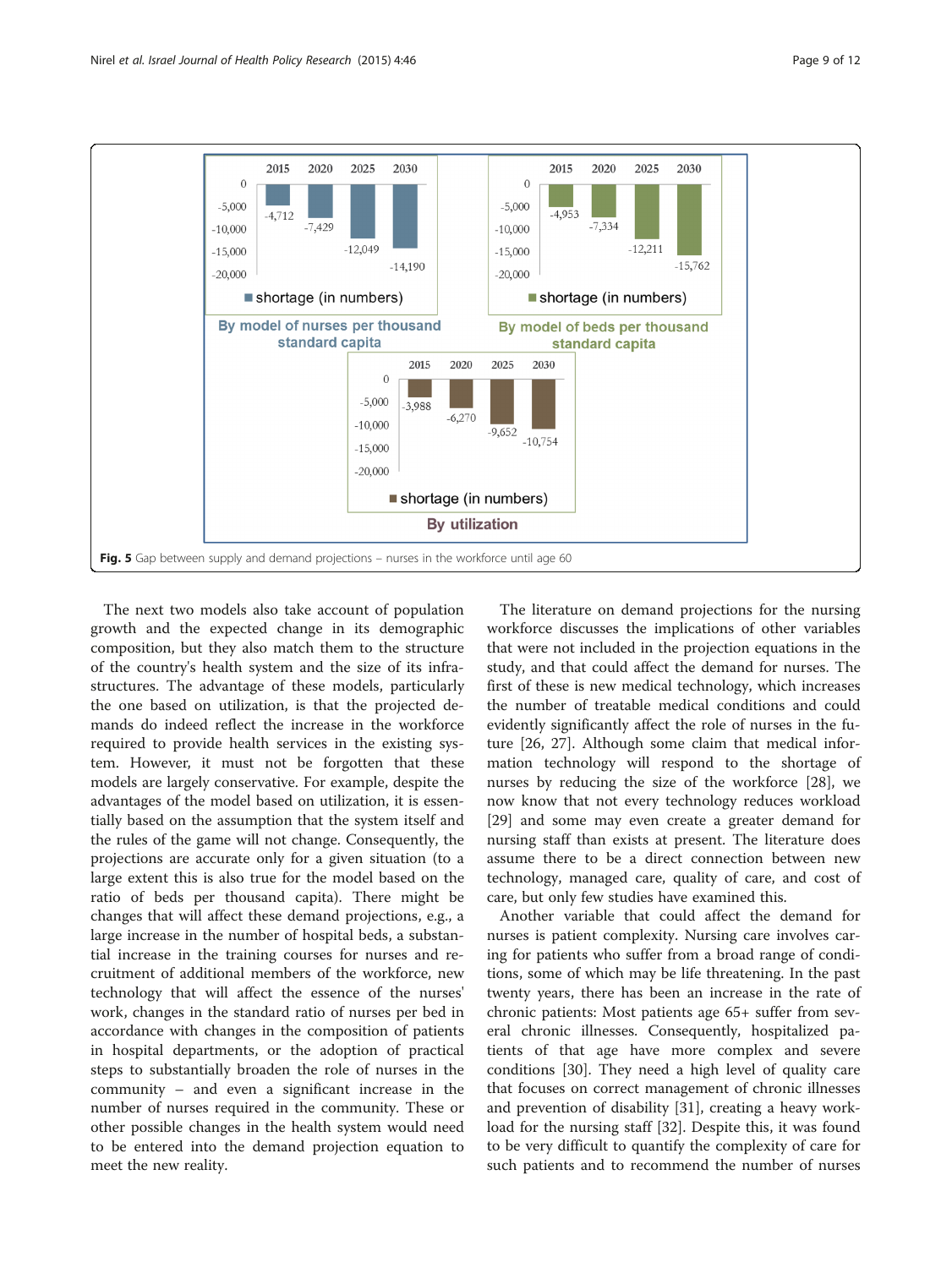required to deal with their complex medical problems [[33, 34\]](#page-11-0).

In addition to the difficulty quantifying the complexity of the patients' problems and care needs, there is no consensus among researchers about the probable changes in the future. One approach is that older age cohorts consume more health services [[5\]](#page-10-0). The aging population has led not only to a substantial increase in the rate of chronic illnesses, but also to an increase in the number of complex patients who are in severe condition with several chronic illnesses, most of whom are aged 65+ [\[30](#page-11-0)]. These patients require more complex treatment and increase the workload on the medical and nursing staff in the hospitals. This trend is expected to continue. In contrast, following Fries [\[35](#page-11-0), [36\]](#page-11-0), it has been argued that caution is required with regard to the assumption that an increase in the complexity of patients can be expected in the developed Western world. According to this approach, thanks to preventive medicine, better medication and improved care, along with a healthier lifestyle, the onset of morbidity, chronic illness and disability will start later in life, while life expectancy will remain limited (despite increased life expectancy), leading to compression of morbidity for a shorter duration in a lifetime. Hence, the increase in the rate of the aging population is not necessarily associated with an increased burden on the health services (health expenditure or care provision). Furthermore, it is argued that the emphasis on aging population in discussion of the demand for medical workforce is not justified given that the impact of the aging process is expected to lessen due to a slower population growth. As a result the main implications will be on the mix of service providers rather than on their overall number [[16](#page-11-0), [37](#page-11-0)]. The inclusion of technological components and complex morbidity into the demand projection equation is a challenge that deserves attention in future research.

#### Study limitations

The study has several limitations, the main ones of which are the difficulty of projecting possible change and the quality of data possessed by researchers. Every prospective demand study faces the difficulty of forecasting possible change. This is due to the many possible external influences on both supply and demand. External influences may be connected with policy change in health, such as system reforms, or to the introduction of new categories of health care professionals. The models suggested in the study remain valid if they are updated from time to time and the relevant changes are entered into the model equations.

Moreover, every prospective study is based on the data possessed by researchers, and these are true for the period of the study. The quality and accuracy of the data determine the quality of the projections. The more up-to-date the data system, the greater the chance that the projections will be more accurate. In our study, we attempted to draw data from the most upto-date and reliable sources; nevertheless, some of the data, particularly those based on surveys, may not be entirely precise.

#### Conclusions and implications for workforce planning policy

- The health system has been aware of the anticipated shortage of nurses for some time even if, until now, it has not had any agreed-upon data on the extent of the projected shortage. Therefore, action has already been taken and many resources are being invested in expanding the training courses for nurses and recruiting the workforce that will be required in the future. However, given the projections presented in the study regarding the predicted long-term (2030) shortage, it appears that the current efforts to increase the supply of nurses will not be sufficient and should be expanded. Thought should also be given to finding new ways to allocate additional resources in order to keep nurses in the workforce for many more years.
- Given the limited infrastructure and budget and the difficulty recruiting large numbers of nurses to the profession (not only in Israel), it may be that current new approaches are needed, such as introducing nurse assistants and/or other new categories of health care professionals in order to attract staff to the various levels of the nursing system. In other countries, new such support roles are being created to support registered nurses, creating a new mix of nursing workforce by adding professional levels that requires less training than of a registered nurse. The role of them is to assist and to take away some of the nurses' tasks, thereby reducing their workload and enabling them to use their time for a high standard of quality care of older, more complex patients with more complex technology than there used to be. This additional workforce would add to the nursing workforce quantitatively, but would also change the workforce mix.
- Studies that have examined the introduction of healthcare assistants and nurse assistance into hospital departments have found they have the potential to help with the difficulties arising from the shortage of registered nurses in those departments. However, the best way of doing so requires a clear job description and assessment of the optimal number of this workforce in relation to the nurses in the department [\[38](#page-11-0)–[40](#page-11-0)].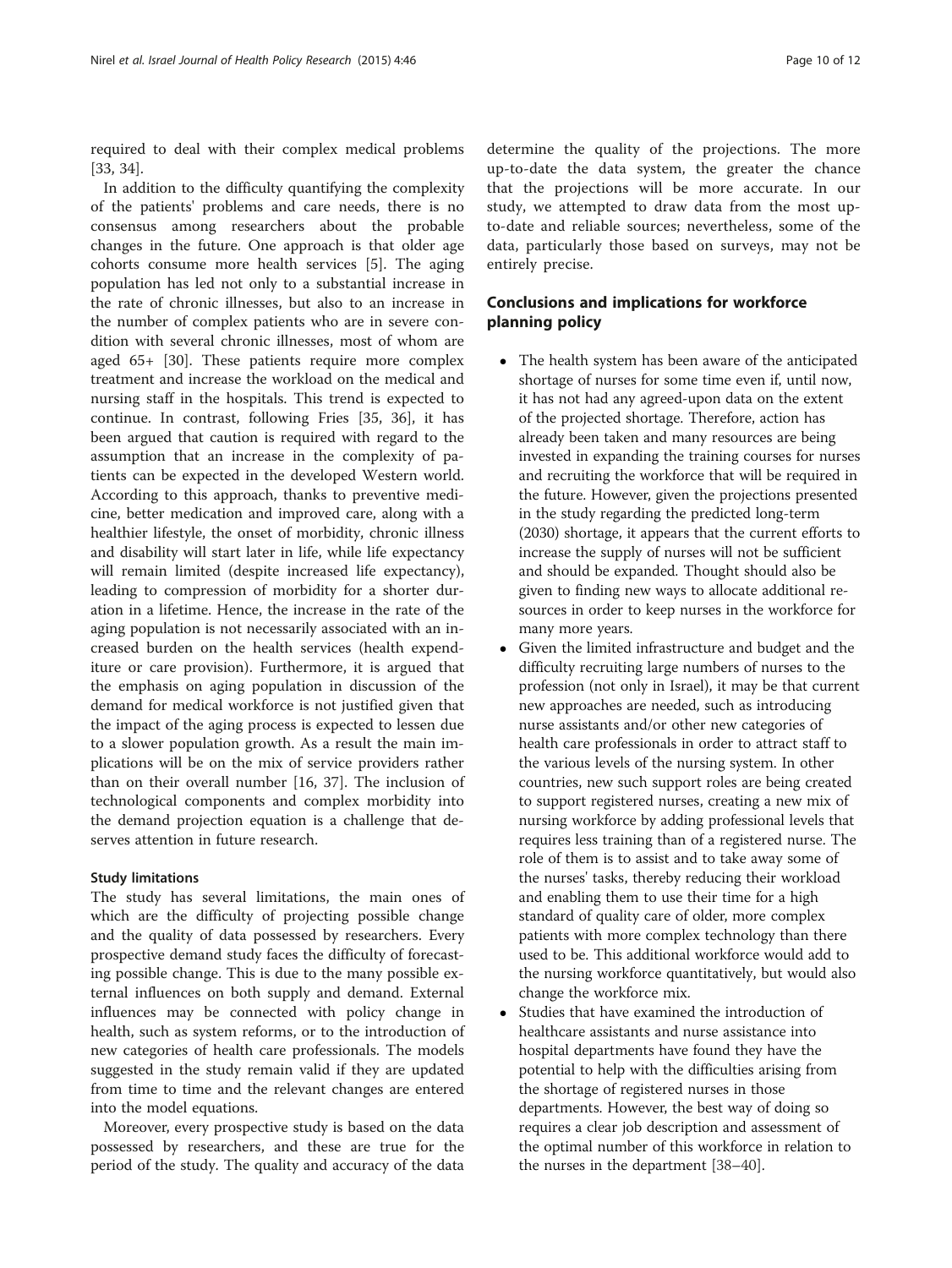<span id="page-10-0"></span>

| <b>Demand for nurses</b><br>$\equiv$<br>in the community | Demand in<br>health plans                 | <b>Demand in public</b><br>health services                                                                       |
|----------------------------------------------------------|-------------------------------------------|------------------------------------------------------------------------------------------------------------------|
|                                                          | One nurse per<br>2.800 standard<br>capita | One nurse per 375<br>toddlers $+58$<br>positions in health<br>bureaus + one nurse<br>per 2500 students (6-<br>18 |

The study, which provides information about the demand for nurses and the projected balance between supply and demand, should streamline the process of long-term strategic planning for the nursing workforce. The relatively simply models, based on available sources of information that can be easily revised, will make it possible to monitor and update projections regularly over time. The study findings can, furthermore, serve as the basis for projections to examine the balance between supply and demand and for workforce planning for other health service professions.

#### **Endnotes**

<sup>1</sup>The term nursing workforce includes professionals who have undergone different training programs to provide nursing care in the health service, including, registered nurses with different levels of training (graduates of 3-year training programs, academic programs, and retraining programs), practical nurses (since 2007, there has been no further training of practical nurses. However, according to a decision by the Ministry of Health of 30.4.2014 training of practical nurses will be renewed) ,and auxiliary staff, most of whom have undergone a short training program enabling them to work in hospital departments. <sup>2</sup>

 $^{2}$ Calculation of the demand projections for nurses in the community: In these projections, we applied the coefficient for the employment of nurses in the health plans in 2010 (weighted average of the ratio of nurses per health plan member) and coefficient for the employment of nurses in the public health system (mother and child clinics and student health), to the standard future population (per capita). The formula for demand projections in the community is as follows (Fig. 6):

#### Abbreviations

CBS: Central Bureau of Statistic.

#### Competing interests

The authors declare they have no competing interests.

#### Authors' contributions

NN initiated the study and was the leading researcher, responsible for the study design, oversight of fieldwork and data analysis, and drafting the final manuscript. OG-C contributed to the study design, the literature review on demand models for nurses and the interviews with key people of the nursing system. YE and AB-S are both the economists who helped to constract the models to project the demand for nurses and the data analysis. HS contributed

to the study design and the fieldwork and data analysis. All authors contributed to the writing of the manuscript, and read and approved the final draft.

#### Authors' information

NN is a senior researcher at the Smokler Center for Health Policy Research of the Myers- JDC-Brookdale Institute. She has an M.A. degree in Labor Studies from Tel Aviv University.

OG-C is a lecturer at Recanati School for Community Health Professions at Ben-Gurion University of the Negev, She is an RN, M.Sc, and has a PhD degree from the Faculty of Health sciences at Ben-Gurion University of the Negev.

YE is a researcher at the Center of Research on Employment of Special Population of the Myers-JDC-Brookdale Institute. He has a PhD degree in Economics from the Hebrow University in Jerusalem.

AB-S was a researcher at the Center of Research on Employment of Special Population of the Myers-JDC-Brookdale Institute. He has a PhD degree in Economics from Harvard University.

HS is a researcher at the Smokler Center for Health Policy Research of the Myers- JDC-Brookdale Institute. She has an M.A. degree in Public Policy from the Hebrew University of Jerusalem.

#### Acknowledgements

The study was funded in part by the Israel National Institute for Health Policy, which provided important input in the study design at the time of review of the grant proposal.

#### Author details

<sup>1</sup>Smokler Center for Health Policy Research, Myers-JDC-Brookdale Institute, JDC Hill, POB 3886, Jerusalem 91037, Israel. <sup>2</sup> Faculty of Health Sciences, Recanati School for Community Health Professions, Ben-Gurion University of the Negev, Beer-Sheva 84105, Israel.

#### Received: 14 December 2014 Accepted: 16 August 2015 Published online: 15 December 2015

#### References

- 1. Rotem-Picker A, Toren A. The anticipated shortage of registered nurses in Israel. Harefuah. 2004;143(11):799–803. Hebrew.
- 2. Buerhaus PI. Expected near and long-term changes in the registered nurse workforce. Policy Polit Nurs Pract. 2001;2(4):264–70.
- 3. Donelan K, Buerhaus PI, Des Roches C, Burke SP. Health policy thought leaders' views of the health workforce in an era of health reform. Nurs Outlook. 2010;58(4):175–80.
- 4. May JH, Bazzoli GJ, Gerland AM. Hospitals' responses to nurse staffing shortages. Health Aff. 2006;25(4):W316–23.
- 5. Gupta A, Harding A. Modelling our future: Population ageing, health and aged care: Elsevier Science. 2007.
- 6. Nirel N, Parientte M, 1999. "Nursing Workforce at a Time of Immigration and Reform in the Health System." Bitachon Soziali (Journal of Welfare and Social Security Studies, National Insurance Institute of Israel) 54:110-130 (Hebrew).
- 7. Peterson CA. Nursing shortage: not a simple problem–no easy answers. Online J Issues Nurs. 2001;6(1):1–14.
- 8. Committee Reviewing Academic Training for Nurses. Report of the Committee Reviewing Academic Training for Nurses. Planning & Budgeting Committee (Hebrew): Council for Higher Education; 2004.
- 9. Hall TL. Demand. Health Manpower Planning: Principles, Methods, Issues. Geneva: World Health Organization; 1978.
- 10. Spetz J. Regional forecasts of the registered nurse workforce in California: Center for California Health Workforce Studies. San Francisco: University of California; 2006.
- 11. McClean S, Reid N, Devine C, Gribbin O, Thompson K. Using a manpower database to model nurse turnaround and return to service. J Adv Nurs. 1991;16(11):1382–6.
- 12. Kazanjian A, Wood L. Nursing resources in British Columbia: trends, tensions and tentative solutions. 1993.
- 13. Gamliel S, Politzer RM, Rivo ML, Mullan F. Managed care on the march: will physicians meet the challenge? Health Aff. 1995;14(2):131–42.
- 14. Reinier K, Palumbo MV, McIntosh B, Rambur B, Kolodinsky J, Hurowitz L, et al. Measuring the nursing workforce: clarifying the definitions. Med Care Res Rev. 2005;62(6):741–55.